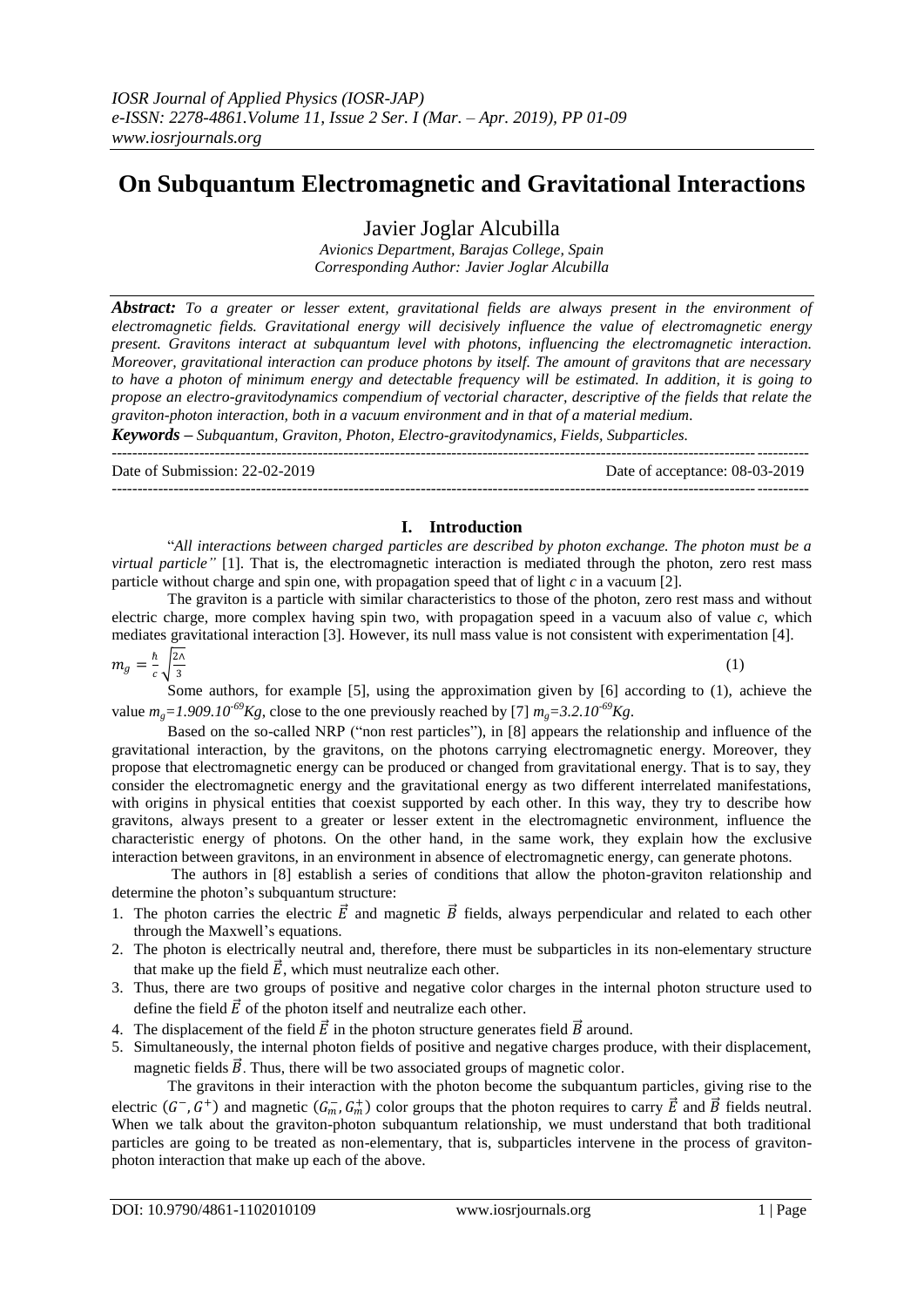Based on these premises, an estimation of the number of gravitons that are necessary to have a photon of minimum energy and detectable frequency will be made, based on a detailed study of the subquantum structure proposed by [1].

On the other hand, just as the classical electrodynamics of Maxwell's equations are a basic descriptive compendium of the photon behavior as an elementary particle associated with  $\vec{E}$  and  $\vec{B}$  fields, it is intended to define a subquantum electro-gravitodynamics based on the internal description of the photon and its relation to gravitons, expressed through gravitational and electromagnetic interactions, both in a vacuum and material environment.

#### **II. On Photon's Subquantum Structure**

Classical electrodynamics is summarized as follows [9]:

1. Supposed a certain accumulation  $q$  of electric charge with charge density  $\rho$ .

2. The charge *q* causes the existence of electric field  $\vec{E}$  divergent from the sources, such that:  $\vec{\nabla} \cdot \vec{E} = \frac{\rho}{\epsilon}$  $\epsilon_0$ or  $\vec{\nabla} \cdot \vec{D} = \rho$ , with  $\vec{D} = \epsilon \vec{E}$  (2)

Being  $\epsilon$  the electric permittivity and  $\vec{E}$  described in wave form as,

$$
\vec{E} = \vec{E}(\vec{r}, t) = \vec{E}_0 e^{i(\vec{K}\vec{r} - \omega t)}
$$
\nWhere,  
\n
$$
\vec{c} = \frac{\omega}{\vec{k}} \quad \text{or} \quad \vec{s} = \frac{\vec{c}}{n}
$$
\n(4)

K With  $\vec{c}$  the propagation speed vector in a vacuum of the wave packet  $\vec{K}$  with pulsation  $\omega$ .  $\vec{s}$  is the propagation speed vector in a material medium with *n* the refractive index in such medium.

If the electric field  $\vec{E}$  varies with time and/or the charge *q* moves in the form of electric current  $\vec{l}$ , a rotational circulation of the magnetic field  $\vec{B}$  is generated, such that,

$$
\vec{\nabla} \mathbf{x} \vec{B} = \mu_0 \vec{J} + \mu_0 \epsilon_0 \frac{\partial \vec{E}}{\partial t} \qquad \text{or} \qquad \vec{\nabla} \mathbf{x} \vec{H} = \vec{J} + \frac{\partial \vec{D}}{\partial t} \quad \text{with} \qquad \vec{B} = \mu \vec{H} \tag{5}
$$

Where,  $\mu_0$  and  $\epsilon_0$  are the magnetic permeability and the electric permittivity, respectively, in a vacuum.  $\mu$  is the magnetic permeability in a material medium.  $\vec{B}$  can be described in wave form as,  $\vec{B} = \vec{B}(\vec{r}, t) = \vec{B}_0 e^{i(\vec{K}\vec{r} - \omega t)}$ (6)

On the other hand, keep in mind that,

$$
c = |\vec{c}| = \frac{\omega}{|\vec{k}|} = \frac{1}{\sqrt{\mu_0 \epsilon_0}} \qquad \text{or} \qquad s = |\vec{s}| = \frac{|\vec{c}|}{n} = \frac{1}{\sqrt{\mu \epsilon}} \tag{7}
$$

3. There are no sources of magnetic field  $\vec{B}$ , that is,

 $\vec{\nabla} \cdot \vec{B} = 0$  (8)

4. If the magnetic field  $\vec{B}$  varies temporarily, a rotational circulation of electric field  $\vec{E}$  appears,  $\vec{\nabla} \times \vec{E} = -\frac{\partial \vec{B}}{\partial t}$  $\overline{\partial t}$ (9)

In [1] the authors propose a structure for the photon at subquantum level based on the following description:

• Supposed a photon  $\gamma$  with energy  $h\nu$  composed by  $n_l$  elements, such that,

 $n_1 = n_{11} + n_{12} + n_{13} + n_{14}$  (10)

With  $n_{11}$  and  $n_{12}$  representative of the charges color and with  $n_{13}$  and  $n_{14}$  the magnetic color and, therefore,

 $(11)$ 

$$
h\nu = \begin{bmatrix} n_{11} & n_{12} \\ n_{13} & n_{14} \end{bmatrix}
$$

• Considered a second photon  $\gamma'$  with energy  $h\nu'$  composed of  $n_2$  elements, such that,  $n_2 = n_{21} + n_{22} + n_{23} + n_{24}$  (12)

With  $n_{21}$  and  $n_{22}$  representative of the charges color and with  $n_{23}$  and  $n_{24}$  the magnetic color and, then,

$$
hv' = \begin{bmatrix} n_{21} & n_{22} \\ n_{23} & n_{24} \end{bmatrix}
$$
 (13)

Supposed an interaction between  $\gamma$  and  $\gamma'$  with energy exchange  $\Delta E$  embodied in the photon  $\gamma_0$ ,  $F A$  $kG^+$   $kG^-$ 

$$
\Delta E = hv - hv' = \begin{bmatrix} A & B \\ C & D \end{bmatrix} \equiv CPH \text{, with } CPH \equiv \begin{bmatrix} \kappa \sigma & \kappa \sigma \\ G_m^+ & G_m^- \end{bmatrix} = \begin{bmatrix} \gamma_0^+ & \gamma_0^- \end{bmatrix}
$$
(14)

Being  $\gamma_0^+$  and  $\gamma_0^-$  virtual semiphotons, components of the photon  $\gamma_0$ , such that,

$$
\gamma_0^+ \equiv SQE^+ = \begin{bmatrix} kG^+ \\ G_m^+ \end{bmatrix}
$$
, with  $SQE^+$  positive subquantum energy of the photon  $\gamma_0$  (15)  
\n
$$
\gamma_0^- \equiv SQE^- = \begin{bmatrix} kG^- \\ G_m^- \end{bmatrix}
$$
, with  $SQE^-$  negative subquantum energy of the photon  $\gamma_0$  (16)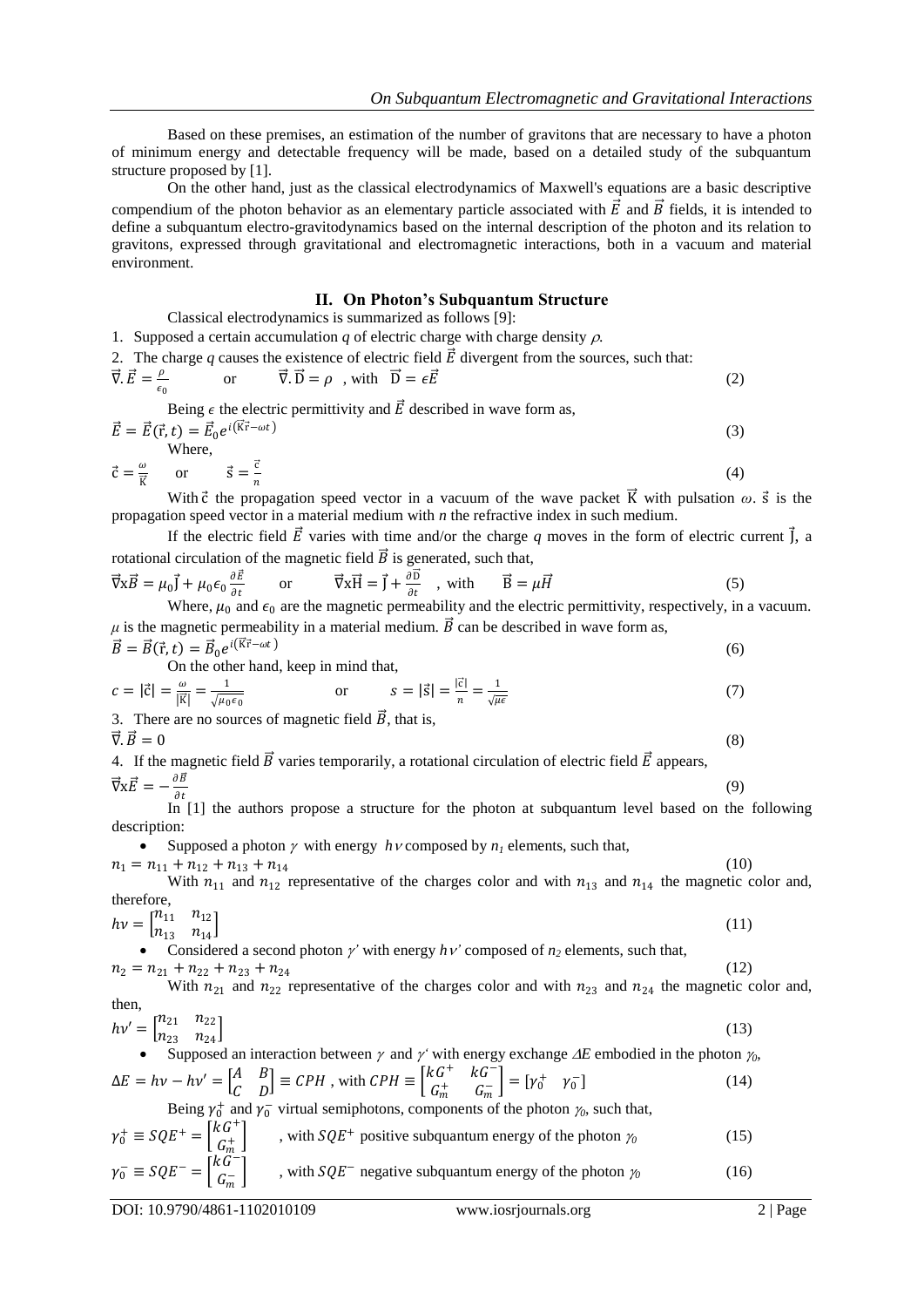Where, <sup>−</sup> (17)

 $A = kG^+$  and  $B = kG$ 

With *A* and *B* the positive and negative effect, respectively, of *k* gravitons with electric charge influence on the electric field  $\vec{E}$ .

 $C = G_m^+$  and  $D = G_m^ -\frac{1}{m}$  (18) With *C* and *D* the positive and negative effect, respectively, of one graviton with magnetic color influence on the magnetic field  $\vec{B}$ .

The value of  $k$  in (17) is obtained taking into account that [10],

 $\vec{E} = \vec{c} \times \vec{B}$  and  $|\vec{E}| = c|\vec{B}|$  (19)

Therefore, comparing (17) with (18) and considering (19), it is observed that *k* gravitons are necessary to influence the electric field  $\vec{E}$  for each influence graviton in the magnetic field  $\vec{B}$ ; since the field strength of  $\vec{E}$ is *c* times the field strength of  $\vec{B}$  (in a vacuum), it is concluded that,  $k = c$  (20)

Being *k* a natural number. Thus, the minimum energy of the photon  $\gamma_0$  can be described as,  $E_{\min \gamma_0} = (2k + 2)E_g$  (21)

With  $E_a$  the graviton energy, such that,

 $E_a < h v_0$ 

And  $v_0$  the minimum frequency of the detectable photon.

According to (21), to produce a photon is necessary *k* times more energy to generate its electric field  $\vec{E}$ than its magnetic field  $\vec{B}$ , from gravitons. In short, a photon of *n* elements has energy *E* defined as,  $E = n(2k + 2)E_g = n[CPH]$  with  $E_g = cte$  (23)

This is the description of the photon's subquantum structure, according to [1]. That is, a photon  $\gamma_0$  of minimum energy  $E_{min\gamma_0}$  would be generated from 2k gravitons for the electric field  $\vec{E}$  and only with the energy of two gravitons for the magnetic field  $\vec{B}$ . However, it does not seem, a priori, a very accurate description, taking into account that the graviton energy is very small, so that it is enough with only two gravitons to get magnetic field  $\vec{B}$ . It is more reasonable to think that to generate fields  $\vec{E}$  and  $\vec{B}$  in a photon of minimum energy we need *2i* and *2j* gravitons with influence of electric charge and magnetic color, respectively, such that,

$$
\frac{2i}{2j} = k = c \tag{24}
$$

Being *i* and *j* a pair of natural numbers, like *k*. Thus, for the generation of the electric field  $\vec{E}$  we use  $i(G^+, G^-)$  gravitational particles and to generate the  $\vec{B}$  field we need  $j(G_m^+, G_m^-)$  gravitons, so that the relation  $k = c$  in (24) is maintained. In this way, equation (21) should be replaced by,

 $E_{\min \gamma_0} = (2i + 2j)E_g$  (25) And, in a generic photon, (23) must be rewritten as,  $E = n(2i + 2j)E_g = n[CPH]$  with  $E_g = cte$  (26) Being *CPH* replaced in (14) by,

$$
CPH \equiv \begin{bmatrix} iG^+ & iG^- \\ jG_m^+ & jG_m^- \end{bmatrix} = \begin{bmatrix} \gamma_0^+ & \gamma_0^- \end{bmatrix}, \text{ with } \gamma_0^+ \equiv SQE^+ = \begin{bmatrix} iG^+ \\ jG_m^+ \end{bmatrix} \text{ and } \gamma_0^- \equiv SQE^- = \begin{bmatrix} iG^- \\ jG_m^- \end{bmatrix}
$$
 (27)  
Taking into account (22),

$$
E_{\min \gamma_0} = h\nu_0
$$
\n
$$
Applying (25) in (28),
$$
\n
$$
\frac{h\nu_0}{\gamma_0} = 2i + 2i
$$
\n(28)

$$
\frac{nv_0}{E_g} = 2i + 2j
$$
\nAnd, using (24) in (29),

$$
\frac{hv_0}{E_g} = j(2c+2) \approx 2cj \tag{30}
$$

Therefore, the number of gravitational particles *j* minimum to produce magnetic field  $\vec{B}$  values,  $j =$  $h\nu_0$  $2 c E_g$ (31)

You have to remember that,  $E_g = m_g c^2$ 

If we use the expression  $(32)$  in  $(31)$ , the minimum values of *j* and *i* are definitively obtained to generate the fields  $\vec{B}$  and  $\vec{E}$ , respectively,

$$
j = \frac{hv_0}{2c^2 m_g}
$$
  
(33)  

$$
i = \frac{hv_0}{2c^2 m_g}
$$

DOI: 10.9790/4861-1102010109 www.iosrjournals.org 3 | Page

(32)

(22)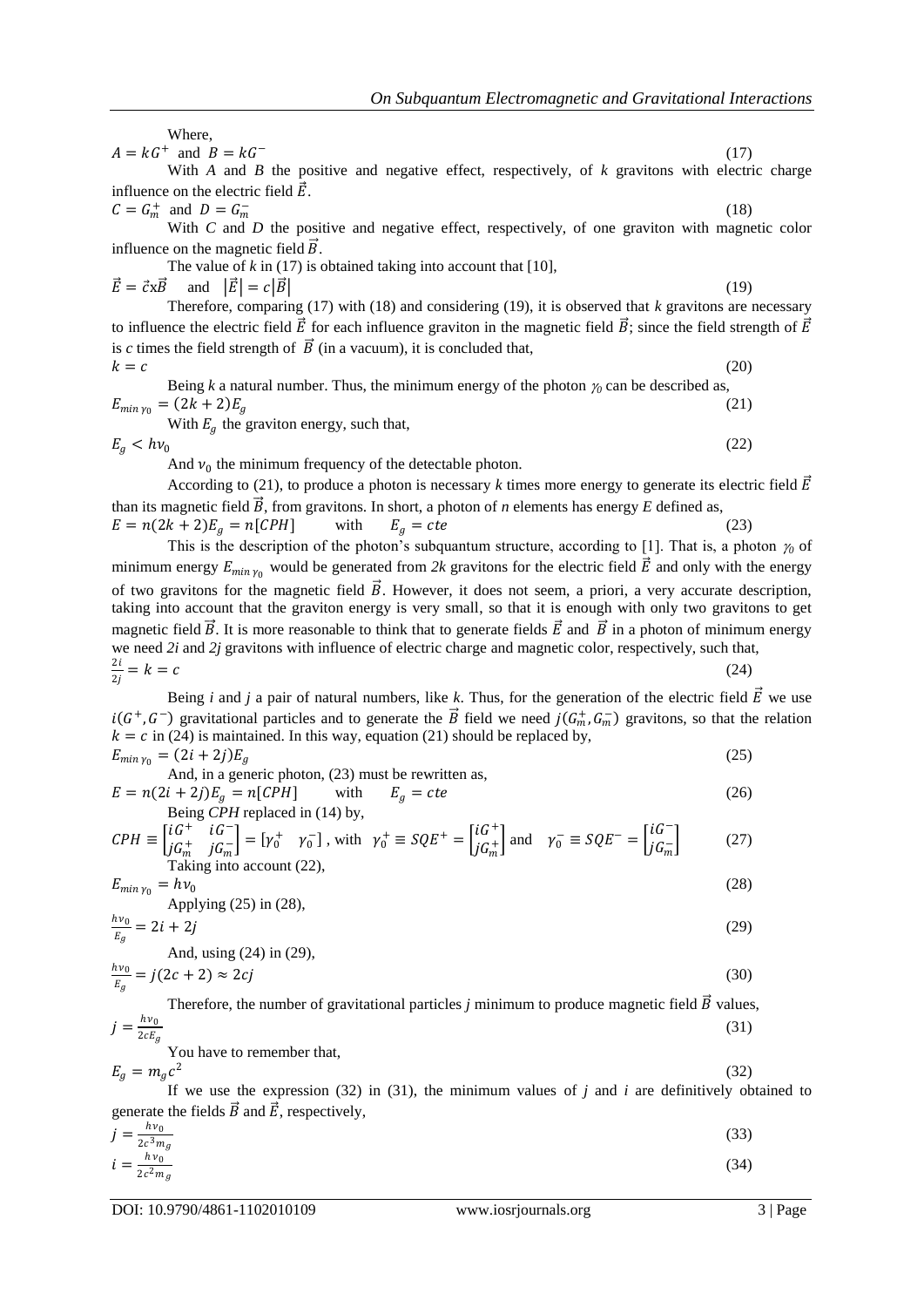Both, for  $\forall v_0$  detectable. If we now use in (33) and (34) the approximation given by [6] whereby  $m<sub>g</sub>=1.909.10<sup>-69</sup>Kg$ , we obtain,

 $j = 64.41. 10^8 v_0$ (35)  $i = 19.31. 10^{17} v_0$ (36)

Note that the value of the minimum number of gravitons *j* required for the internal contribution of magnetic field  $\vec{B}$  for each photon differs greatly from the only two gravitons proposed by the authors of the subquantum theory in [1].

#### **III. On Graviton-Photon Relationship**

Assuming a photon  $\gamma$  interacting with gravitons in a vacuum, that is, the photon moving in an environment of non-material gravitons. According to [1], "*two types of gravitons enter the internal structure of the photon*  $\gamma$ *, modifying the intensity of the carrier fields*  $\vec{E}$  *and*  $\vec{B}$ *, without effect of charge change*".

The influence of the gravitons in the electric field  $\vec{E}(\vec{r},t)$  of the photon  $\gamma$  must be described as  $\vec{G}_E(\vec{r},t)$ , giving rise to the field input  $\vec{E}_g(\vec{r}, t)$ , that is to say,

$$
\vec{G}_E = \vec{G}_E(\vec{r}, t) \equiv i \left( \vec{G}^+(\vec{r}, t), \vec{G}^-(\vec{r}, t) \right) \rightarrow \vec{E}_g(\vec{r}, t)
$$
\n(37)

On the other hand, in a similar way, the influence of the gravitons in the magnetic field  $\vec{B}(\vec{r},t)$  of the photon  $\gamma$  must be described as  $\vec{G}_B(\vec{r}, t)$ , giving rise to the contribution of field  $\vec{B}_g(\vec{r}, t)$ , that is,

$$
\vec{G}_B = \vec{G}_B(\vec{r}, t) \equiv j\left(\vec{G}_m^+(\vec{r}, t), \vec{G}_m^-(\vec{r}, t)\right) \rightarrow \vec{B}_g(\vec{r}, t)
$$
\n(38)

The total graviton flow  $\vec{G}(\vec{r}, t)$  in the considered environment can then be described altogether in terms of the contribution on the photon  $\gamma$  as,

$$
\vec{G} = \vec{G}(\vec{r}, t) \equiv \begin{bmatrix} \vec{G}_E \\ \vec{G}_B \end{bmatrix} = \begin{bmatrix} i\vec{G}^+ & i\vec{G}^- \\ j\vec{G}_m^+ & j\vec{G}_m^- \end{bmatrix}
$$
(39)  
\nNote: When speaking of gravitons flow here, we must understand it as a certain discrete amount of

gravitons. The flow of gravitons is not considered normalized to a surface, as is usual when speaking of flow of a certain vector parameter.

As in classical electrodynamics, it is considered that changes in the fields  $\vec{B}$  and  $\vec{E}$  produce rotational circulation of the fields  $\vec{E}$  and  $\vec{B}$  themselves, respectively, as indicated by (5) and (9), in [1] the authors propose that changes over time in the flow of gravitons  $\vec{G}_E$  and  $\vec{G}_B$  generate additional rotational circulation without change of charge inside the considered photon  $\gamma$ , of values  $\vec{E}_g$  and  $\vec{B}_g$ , respectively. So,

$$
\vec{\nabla}\mathbf{x}\vec{E}_g = \frac{\partial \vec{\mathbf{G}}_E}{\partial t}
$$
(40)

Equation (40) represents the interaction formal description of the gravitational field  $\vec{G}_E$  with the photon  $\gamma$  considered in the form of field  $\vec{E}_g$ .

Observe the necessary sign change proposed in (40), with respect to the similar equation posed by [1] for the rotational of the field  $\vec{E}_g$  that goes with a negative sign. The aim is to find compatibility between the classical electrodynamics equations that relate  $\vec{E}_g$  and  $\vec{B}_g$ , with the equations that will be proposed as the interrelation of the fields  $\vec{G}_E$  and  $\vec{G}_B$ .

In addition, the relation between the gravitons flow of type  $\vec{G}_B$  and the field  $\vec{B}_g$  generated by them on the photon  $\gamma$  must be,

$$
\vec{\nabla} \mathbf{x} \vec{B}_g = -\frac{\partial \vec{\mathbf{G}}_B}{\partial t} \tag{41}
$$

The relationship between the fields  $\vec{E}_g$  and  $\vec{B}_g$  generated by the gravitational interaction can be described using (9), such that,

$$
\vec{\nabla} \times \vec{E}_g = -\frac{\partial \vec{E}_g}{\partial t}
$$
  
Comparing (40) with (42) it is concluded that,  

$$
\vec{G}_E = -\vec{B}_g
$$
 (43)

On the other hand, if (5) is used applied with respect to the fields  $\vec{E}_g$  and  $\vec{B}_g$  generated without additional electric current circulation [1], such that,

$$
\vec{\nabla} \times \vec{B}_g = \mu_0 \epsilon_0 \frac{\partial \vec{E}_g}{\partial t}
$$
\nThen, compared (41) with (44) the following is obtained,

\n(44)

$$
\vec{G}_B = -\mu_0 \epsilon_0 \vec{E}_g \tag{45}
$$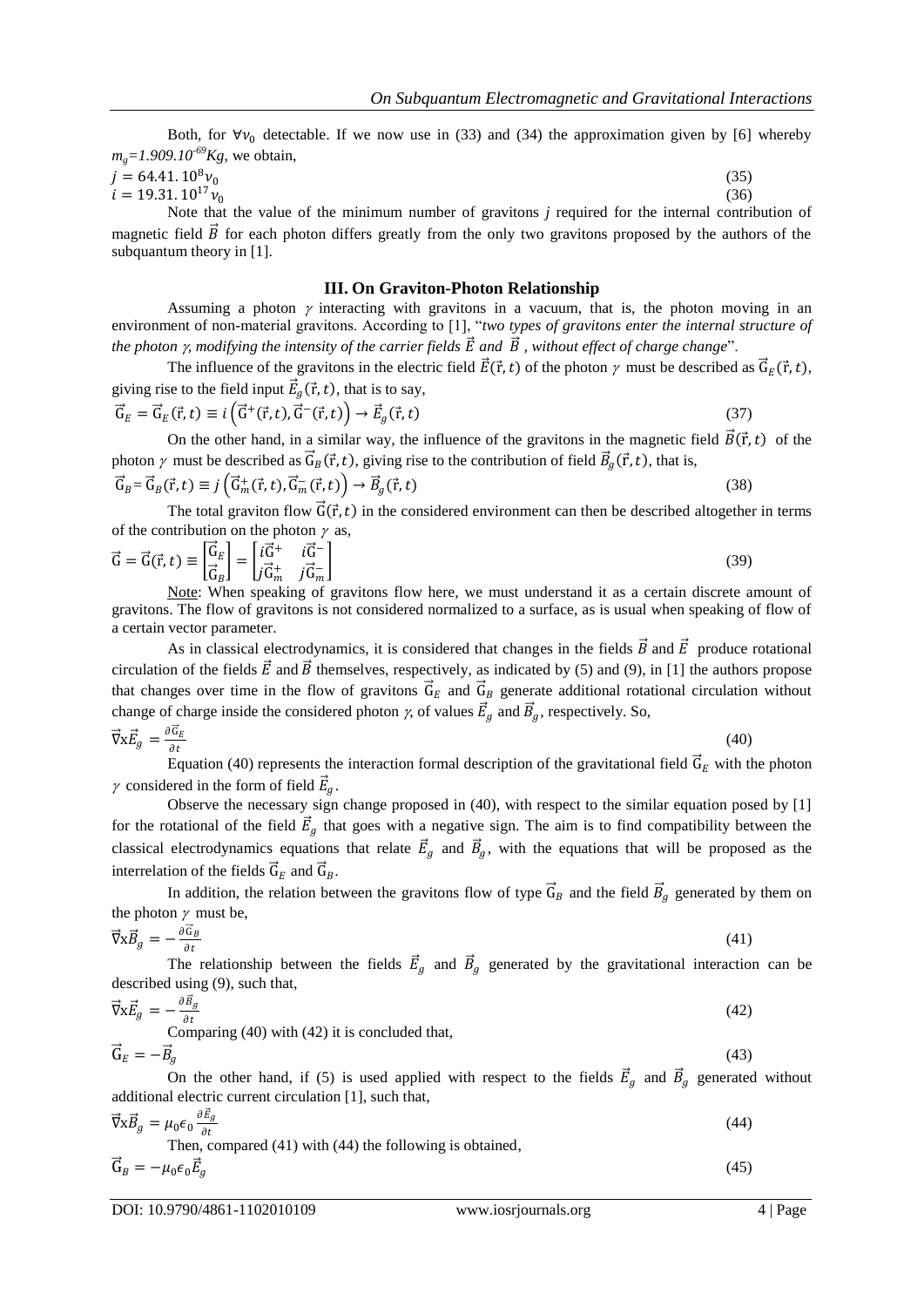Using (7) for the vacuum in (45), we get the relation,  $\vec{E}_g = -c^2\vec{G}$  $B$  (46)

Taking into account in (19) the relation between  $\vec{E}$  and  $\vec{B}$  on the photon  $\gamma$ , when incorporating the changes in the electric and magnetic fields  $\vec{E}_g$  and  $\vec{B}_g$  according to (42), one has to,

$$
\vec{E}_g = \vec{c} \times \vec{B}_g \quad \text{with} \quad |\vec{E}_g| = c |\vec{B}_g| \tag{47}
$$
\nThus, applying (47) in (46), it turns out that,

$$
\vec{c} \times \vec{B}_g = -c^2 \vec{G}_B
$$
\nThat is to say,

\n
$$
(48)
$$

$$
\vec{B}_g = \vec{c} \times \vec{G}_B \qquad \text{with} \qquad |\vec{B}_g| = c |\vec{G}_B| \tag{49}
$$

And using the equality of (43) in (49) is obtained,  
\n
$$
\vec{G}_E = -(\vec{c} \times \vec{G}_B) \text{ or } \vec{G}_E = \vec{G}_B \times \vec{c}
$$
\nApplying (43) in (48), equation (50) can also be put as, (50)

Applying (43) in (48), equation (50) can also be put as,  
\n
$$
\vec{c} \times \vec{G}_E = c^2 \vec{G}_B
$$
\n(51)

Also, incorporating (43) in (47), it can be stated that,  

$$
\vec{E}_g = \vec{G}_E \mathbf{X} \vec{C}
$$
(52)

Note that if we incorporate the relationship given in (46) in (40), we obtain the following differential equation that relates the gravitational fields  $\vec{G}_E$  and  $\vec{G}_B$ ,

$$
c^2 \vec{\nabla} x \vec{G}_B = -\frac{\partial \vec{G}_E}{\partial t} \quad \text{or} \quad \vec{\nabla} x \vec{G}_B = -\mu_0 \epsilon_0 \frac{\partial \vec{G}_E}{\partial t}
$$
(53)

Assuming that  $\vec{G}_E$  and  $\vec{G}_B$  are of the type  $\vec{G}_E(\vec{r}, t)$  and  $\vec{G}_B(\vec{r}, t)$ , respectively, where both fields are described in the form of waves given by,

$$
\vec{G}_E \equiv \vec{G}_E(\vec{r}, t) = \vec{G}_{E0} e^{i(\vec{K}\vec{r} - \omega t)} \n\vec{G}_B \equiv \vec{G}_B(\vec{r}, t) = \vec{G}_{B0} e^{i(\vec{K}\vec{r} - \omega t)}
$$
\n(54)

Where  $\vec{G}_{E0}$  and  $\vec{G}_{B0}$  are the maximum vector amplitudes of  $\vec{G}_E$  and  $\vec{G}_B$ , respectively. It will be shown that (53) developed in terms of (54) and (55) equals (50). For this, we see that,  $(56)$ 

$$
\begin{aligned}\n\vec{\nabla}\vec{\mathbf{x}}\vec{\mathbf{G}}_B &= i\vec{\mathbf{K}}\vec{\mathbf{x}}\vec{\mathbf{G}}_{B0}e^{i(\vec{\mathbf{K}}\vec{\mathbf{r}}-\omega t)}\\
\frac{\partial\vec{\mathbf{G}}_E}{\partial t} &= -i\omega\vec{\mathbf{x}}\vec{\mathbf{G}}_{E0}e^{i(\vec{\mathbf{K}}\vec{\mathbf{r}}-\omega t)}\n\end{aligned} \tag{56}
$$

If (56) is multiplied by  $c^2$  and equals  $-\frac{\partial \vec{G}_E}{\partial t}$  $\frac{\partial E}{\partial t}$  according to the value obtained in (57), simplifying,

$$
c^{2} \left( \overrightarrow{K} \overrightarrow{K}_{B0} \right) = -\omega \overrightarrow{G}_{E0}
$$
  
Applying (4) for the vacuum in (58),  

$$
c^{2} \frac{w}{\overrightarrow{c}} \overrightarrow{K}_{B0} = -\omega \overrightarrow{G}_{E0}
$$
 (59)

And, simplifying (59), it turns out that,

 $\vec{c} \times \vec{G}_{B0} = -\vec{G}_{E0}$ 

And, therefore, (60) is equal to (50), as we wanted to demonstrate.

On the other hand, if we apply (43) in (41), we obtain a second relation between 
$$
\vec{G}_E
$$
 and  $\vec{G}_B$ ,  

$$
\vec{\nabla} \times \vec{G}_E = \frac{\partial \vec{G}_B}{\partial t}
$$
(61)

 $\partial t$ <br>In conclusion, (40) tells you that the gravitons in the form of  $\vec{G}_E$  cause a rotational circulation of electric field  $\vec{E}$  of value  $\vec{E}_g$ . This rotational on  $\vec{E}_g$  represents a change in  $\vec{E}$  that induces a rotational circulation in  $\vec{B}$  of value  $\vec{B}_g$  defined by (44). A change in  $\vec{G}_E$  (51) also causes the subquantum gravitons  $\vec{G}_B$  to enter the structure of the photon  $\gamma$ . This incorporation of  $\vec{G}_B$  causes a rotational circulation of magnetic field  $\vec{B}$  with value  $\vec{B}_g$  (41). A change in  $\vec{G}_B$  (61) also causes the subquantum gravitons  $\vec{G}_E$  to continue entering the structure of the photon  $\gamma$ .

Also, if we apply (43) in (8) and (46) in (2), respectively, we get,

$$
\vec{\nabla}.\vec{G}_E=0
$$

$$
\nabla \cdot \vec{G}_E = 0
$$
\n
$$
\vec{\nabla} \cdot \vec{G}_B = -\mu_0 \rho \text{ in a vacuum or, } \vec{\nabla} \cdot \vec{G}_B = -\mu \rho \text{ in a material medium}
$$
\n(62)

Note that  $\vec{G}_E$ ,  $\vec{G}_B$ ,  $\vec{G}$  and their subelements  $(\vec{G}^+, \vec{G}^-, \vec{G}^+_m, \vec{G}^-_m)$  must be parameters described in terms of vector fields, when relating them to traditional fields  $\vec{E}$  and  $\vec{B}$ . That is to say, they are going to be treated in all cases as vector magnitudes of gravitational fields. The characteristic module of each of these vectors (magnitude) represents a certain number of gravitons for  $\vec{G}_E$ ,  $\vec{G}_B$  and  $\vec{G}$ , while for the subelements  $\vec{G}^+$ ,  $\vec{G}^-$ ,  $\vec{G}_m^+$ ,  $\vec{G}_m^-$ , each one is a single graviton.

(60)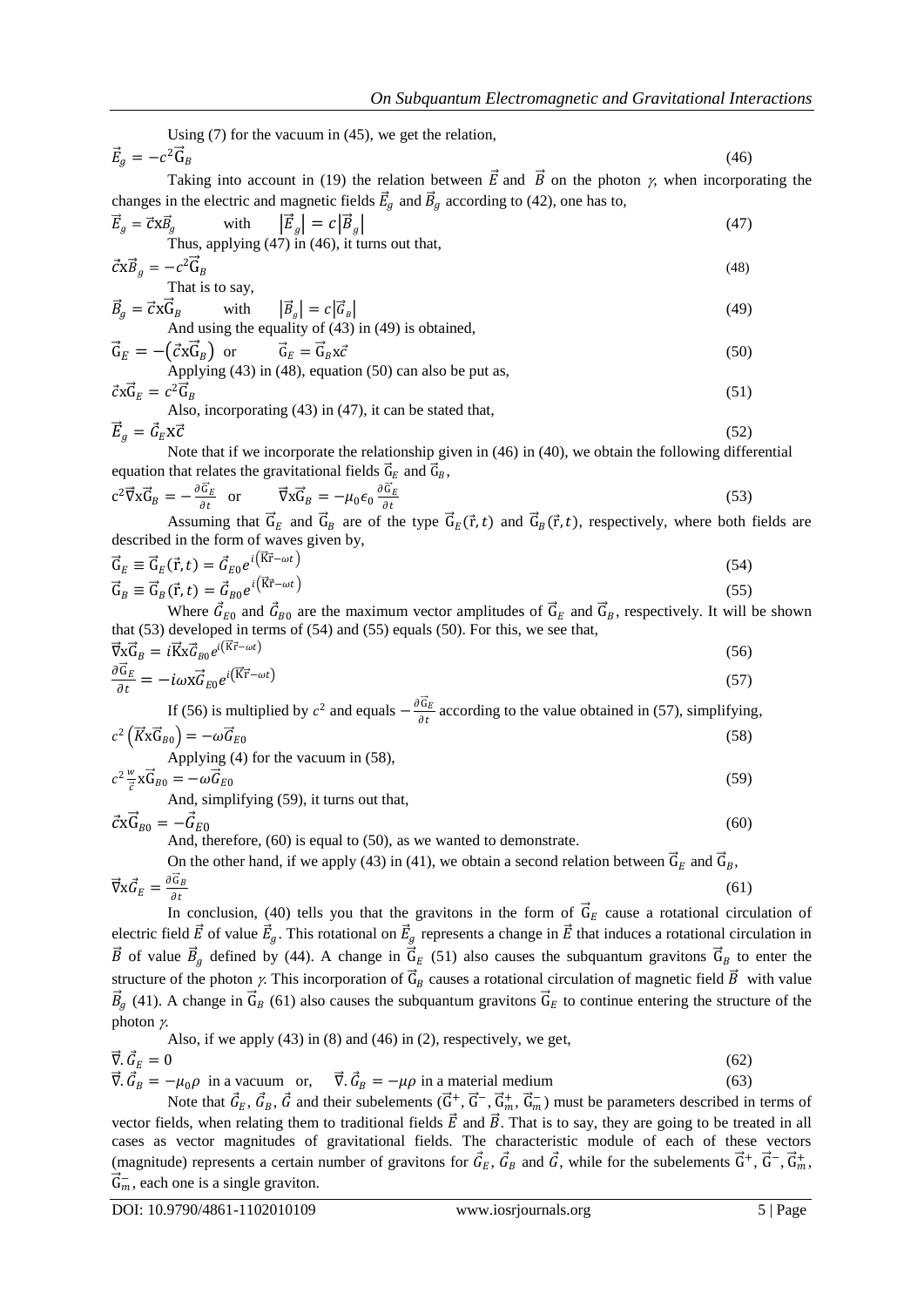#### **IV. On Graviton-Photon Relationship without Photons**

The authors in [1] propose that even in the absence of photons in a vacuum, the proper interaction between gravitons, generating changes over time in the field  $\vec{G}$  (39), can produce a rotational circulation of  $\vec{G}_E$ , sufficient for the acquisition of electric field of value  $\vec{E}_g$  and, subsequent magnetic field by induction of  $\vec{B}_g$  or through  $\vec{G}_B$ . That is, they formally propose,

$$
\vec{\nabla} \times \vec{G}_E = -\frac{\partial \vec{G}}{\partial t} \Rightarrow Electromagnetic Energy
$$
\nAnd, definitively, that

#### Gravitational Energy  $\Leftrightarrow$  ElectroMagnetic Energy  $(65)$

In this sense, electromagnetic energy and gravitational energy are two manifestations of the same physical entity.

However, according to the results of the previous section, it seems more reasonable to state that,

$$
\vec{\nabla} \times \vec{G}' = -\frac{\partial \vec{G}}{\partial t} \qquad \text{with} \qquad \vec{G} = \begin{bmatrix} \vec{G}_E \\ \vec{G}_B \end{bmatrix} \quad \text{and} \qquad \vec{G}' = \begin{bmatrix} c^2 \vec{G}_B \\ -\vec{G}_E \end{bmatrix} \tag{66}
$$

That is, any change in the fields  $\vec{G}_E$  or  $\vec{G}_B$  induces rotational circulation of  $\vec{G}_B$  or  $\vec{G}_E$ , respectively. With such rotational circulations, it is sufficient to generate electric  $\vec{E}_g$  and magnetic  $\vec{B}_g$  fields, overall representation of the photon. Therefore, it is true that the exclusive interaction between gravitons in an environment without photons can lead to the manifestation of photons, based on the composition of the electric  $\vec{E}_g$  and magnetic  $\vec{B}_g$ fields, but not in the way proposed by [1] according to (64), but rather as in (66).

On the other hand, considering  $(37)$  and  $(38)$  applied on  $(50)$ , we obtain

$$
-i\left[\vec{G}^{+}, \vec{G}^{-}\right] = \vec{c}xj\left[\vec{G}_{m}^{+}, \vec{G}_{m}^{-}\right]
$$
\nThat is to say,  
\n
$$
-i\vec{G}^{+} = \vec{c}xj\vec{G}_{m}^{+}
$$
\n
$$
-i\vec{G}^{-} = \vec{c}xj\vec{G}_{m}^{-}
$$
\n(68)  
\nApplying (24) in (68) and (69), we have to,  
\n
$$
\begin{vmatrix} -i\vec{G}^{+} \end{vmatrix} = \begin{vmatrix} i & j\vec{G}_{m}^{-} \\ j & j\vec{G}_{m}^{-} \end{vmatrix}
$$
\n(70)  
\n
$$
\begin{vmatrix} -i\vec{G}^{-} \end{vmatrix} = \begin{vmatrix} i & j\vec{G}_{m}^{-} \\ j & j\vec{G}_{m}^{-} \end{vmatrix}
$$
\n(71)  
\nSimplifying (70) and (71) result in,  
\n
$$
\begin{vmatrix} \vec{G}^{+} \end{vmatrix} = \begin{vmatrix} \vec{G}_{m}^{+} \end{vmatrix}
$$
\n(72)  
\nAnd therefore,  
\n
$$
\begin{vmatrix} \vec{G}^{+} \end{vmatrix} + \begin{vmatrix} \vec{G}^{-} \end{vmatrix} = \begin{vmatrix} \vec{G}_{m}^{+} \end{vmatrix} + \begin{vmatrix} \vec{G}_{m}^{-} \end{vmatrix}
$$
\n(74)  
\nThat is,

$$
\frac{|\vec{G}_E|}{i} = \frac{|\vec{G}_B|}{j} \tag{75}
$$

The results obtained in (72), (73), (74) and (75) indicate the elementarity of the vector magnitudes  $\vec{G}^+$ ,  $\vec{G}$ ,  $\vec{G}_m^+$ ,  $\vec{G}_m^-$ . That is to say, in the four cases above, it is about the manifestation of the gravitational field produced by a single graviton in four different ways.

### **V. On Graviton-Photon Relationship in a Material Medium**

The above subquantum electro-gravitodynamics, descriptive of the graviton-photon relationship, is for non-material environments, that is, in a vacuum, where the propagation speed of the fields is  $\vec{c}$ . The concepts of electrodynamics in a material medium will be transferred to those of subquantum electro-gravitodynamics in order to achieve an extension in material medium, where propagation speed of fields is  $\vec{s}$ , as it is defined in (4).

So, to begin with, the gravitational fields  $\vec{G}_D$  and  $\vec{G}_H$  are defined as,  $\vec{\mathsf{G}}_D = \epsilon \vec{\mathsf{G}}$  $E$  (76)  $\vec{G}_H = \frac{\vec{G}_B}{\mu}$  $\mu$  Using (43) for a material medium, it can be put as, (77)  $-\frac{\vec{B}_g}{\mu}\mu = \frac{1}{\epsilon}\epsilon \vec{G}_E$  (78)  $\mu$   $\mu$   $\epsilon$ And, using  $\vec{H}_g$  and  $\vec{G}_D$  according to the definitions given in (5) and (76), respectively, on (78) and

applying (7), we obtain,

$$
\vec{H}_g = -s^2 \vec{G}_D \tag{79}
$$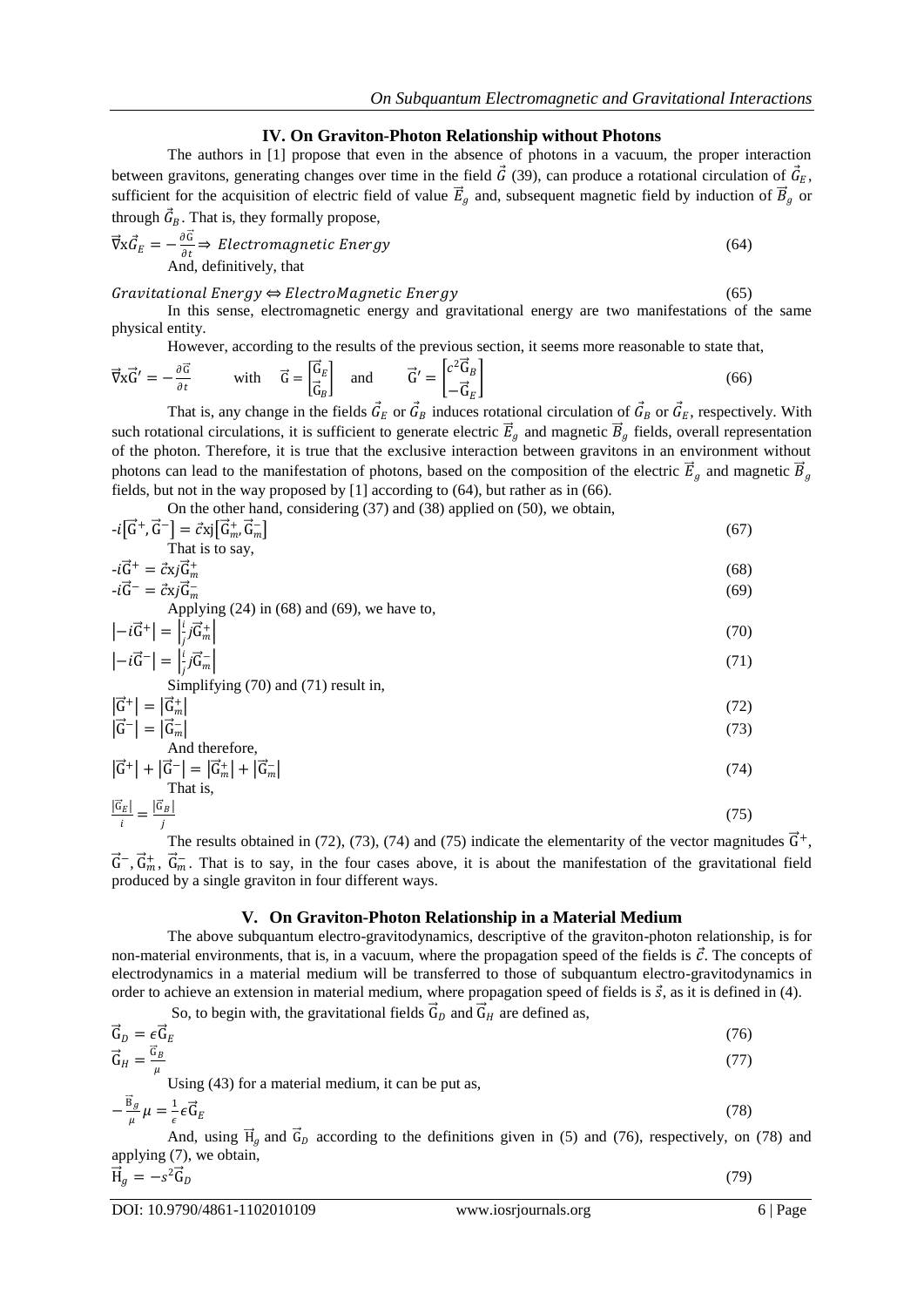

**Fig.1:** Subquantum Electro-Gravitodynamics: Vectorial representation and formalism of electric, magnetic and gravitational fields interrelation, (a) in a vacuum and (b) in a material medium

Using (46) for a material medium, we obtain,

| $\mu \epsilon \vec{E}_g = -\vec{G}_B$ $\Rightarrow$ $\epsilon \vec{E}_g = -\frac{\vec{G}_B}{\mu}$ | (80) |
|---------------------------------------------------------------------------------------------------|------|
| And, therefore, applying (2) and (77) in (80),                                                    |      |
| $\vec{D}_a = -\vec{G}_H$                                                                          | (81) |
| Using $(47)$ in a material medium, we have to,                                                    |      |
| $\frac{1}{\epsilon} \epsilon \vec{E}_g = \vec{S} x \frac{B_g}{\mu} \mu$                           | (82) |
| Applying $(2)$ , $(5)$ and $(7)$ in $(82)$ , is achieved,                                         |      |
| $s^2\overrightarrow{D}_a = \overrightarrow{s}x\overrightarrow{H}_a$                               | (83) |
| Using (49) in a material medium, we will obtain that,                                             |      |
| $\frac{\vec{B}_g}{\mu} = \vec{S}X \frac{\vec{G}_B}{\mu}$                                          | (84) |
|                                                                                                   |      |
| Thus, by applying $(5)$ and $(77)$ in $(84)$ , we obtain,                                         |      |
| $\vec{H}_a = \vec{S} \times \vec{G}_H$                                                            | (85) |
| Using (50) for a material medium, we obtain,                                                      |      |
| $\frac{1}{\epsilon} \epsilon \vec{G}_E = \mu \frac{\vec{G}_B}{\mu} x \vec{S}$                     | (86) |
| And, using (76) and (77) in (86),                                                                 |      |
| $s^2 \vec{G}_D = \vec{G}_H x \vec{S}$                                                             | (87) |
| Using $(51)$ for a material medium, we have to,                                                   |      |
| $\frac{\vec{G}_B}{\mu} = \vec{S} X \epsilon \vec{G}_E$                                            | (88) |
| And, using $(76)$ and $(77)$ in $(88)$ , it is achieved,                                          |      |
| $\vec{G}_H = \vec{S} \times \vec{G}_D$                                                            | (89) |

DOI: 10.9790/4861-1102010109 www.iosrjournals.org 7 | Page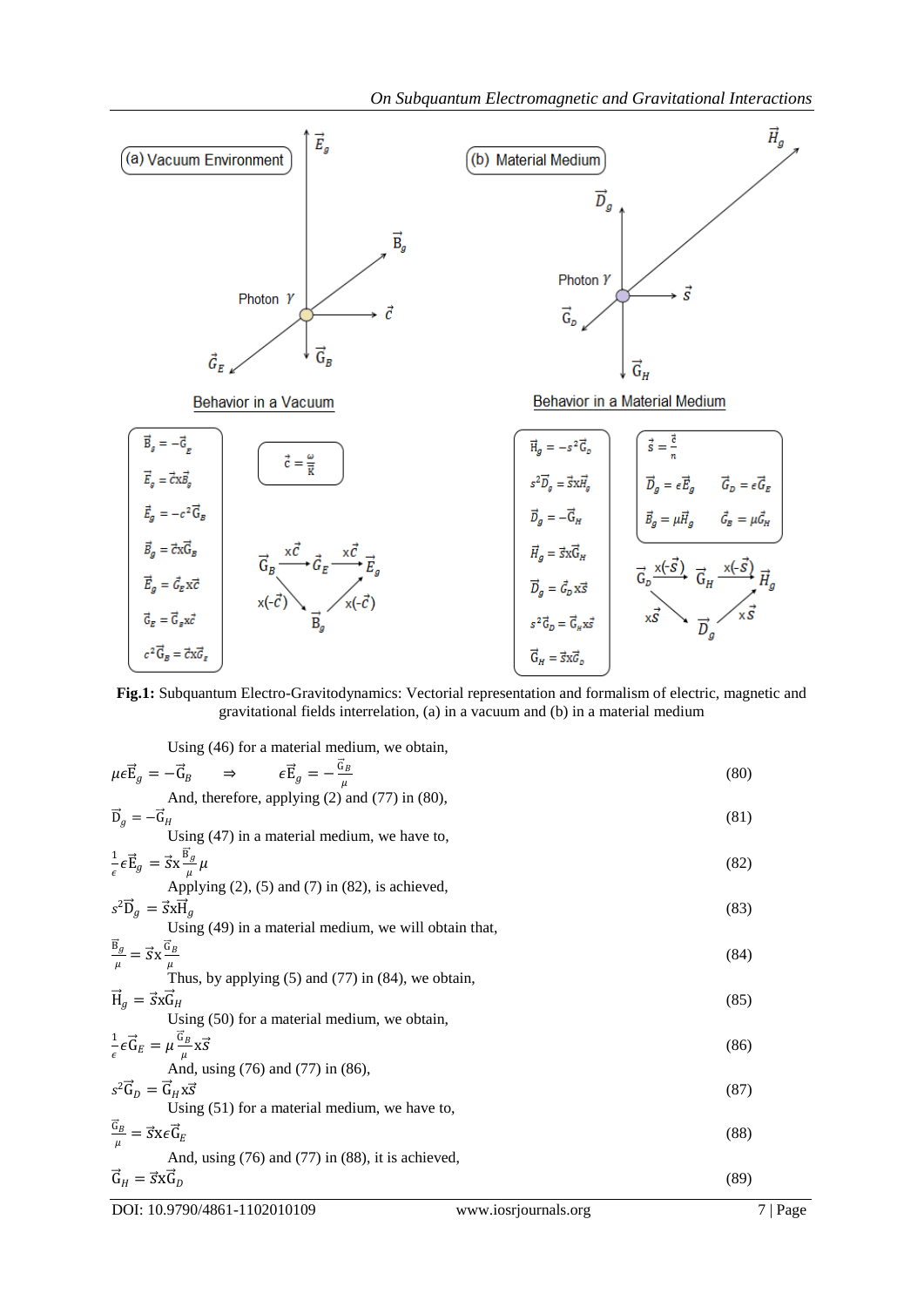| Using $(52)$ for a material medium,                                                 |     |
|-------------------------------------------------------------------------------------|-----|
| $\epsilon \vec{\mathrm{E}}_a = \epsilon \vec{\mathrm{G}}_E \times \vec{\mathrm{S}}$ | 90° |
| Therefore, applying $(2)$ and $(76)$ in $(90)$ ,                                    |     |
| $\vec{D}_a = \vec{G}_D x \vec{s}$                                                   | (91 |

## **VI. Subquantum Electro-Gravitodynamics**

Figure 1 graphically proposes a vector description of the fields that accompany the photon in a vacuum environment or in a material medium, with the presence of gravitons. In addition, the vectorial equations that represent the behavior of the photon and their fields in each environment, vacuum and material medium, are indicated too as scheme of the subquantum electro-gravitodynamics developed.

Table 1 presents a formal summary of subquantum electro-gravitodynamics defined by the possible interrelations between electric, magnetic and gravitational fields in a vacuum environment.

Table 2 presents a second formal summary of subquantum electro-gravitodynamics defined by the possible interrelations between electric, magnetic and gravitational fields in a material media.

In both Tables 1 and 2, in each equation, the influence field has been considered as input and the influenced field as output. The equations are expressed in differential and vector format.

| <b>rapic 1.</b> Dubquantum cicetro gravitou filam<br>m a vacuum |                                                                                                                                                                                                                                                                                                                                                                                                                                                       |                                                                                                           |                                                                                                                       |                                                                                                                                                                                                                                                                                                                                                                                                             |
|-----------------------------------------------------------------|-------------------------------------------------------------------------------------------------------------------------------------------------------------------------------------------------------------------------------------------------------------------------------------------------------------------------------------------------------------------------------------------------------------------------------------------------------|-----------------------------------------------------------------------------------------------------------|-----------------------------------------------------------------------------------------------------------------------|-------------------------------------------------------------------------------------------------------------------------------------------------------------------------------------------------------------------------------------------------------------------------------------------------------------------------------------------------------------------------------------------------------------|
| $\downarrow$ Output / Input $\rightarrow$                       | $\vec{E}_g$                                                                                                                                                                                                                                                                                                                                                                                                                                           | $\vec{B}_q$                                                                                               | $\vec{G}_E$                                                                                                           | $\overrightarrow{G}_B$                                                                                                                                                                                                                                                                                                                                                                                      |
| $\vec{E}_g$                                                     | $\vec{\nabla} \cdot \vec{E}_g = \frac{\rho}{\epsilon_0}$                                                                                                                                                                                                                                                                                                                                                                                              | $-\frac{\partial \vec{\mathbf{B}}_g}{\partial t}$<br>$\vec{\nabla} \times \vec{E}_g = -$                  | $\vec{\nabla} \times \vec{E}_g = \frac{\partial \vec{G}_E}{\partial t}$                                               | $\vec{E}_g = -c^2 \vec{G}_B$                                                                                                                                                                                                                                                                                                                                                                                |
|                                                                 |                                                                                                                                                                                                                                                                                                                                                                                                                                                       | $\vec{E}_g = \vec{c} \times \vec{B}_g$                                                                    | $\vec{E}_g = \vec{G}_E \textbf{x} \vec{c}$                                                                            |                                                                                                                                                                                                                                                                                                                                                                                                             |
| $\vec{B}_g$                                                     | $\vec{\nabla}\mathbf{x}\vec{\mathbf{B}}_g = \mu_0\epsilon_0\frac{\partial\vec{\mathbf{E}}_g}{\partial t}$                                                                                                                                                                                                                                                                                                                                             | $\vec{\nabla} \cdot \vec{B}_q = 0$                                                                        | $\vec{B}_q = -\vec{G}_E$                                                                                              | $\label{eq:11} \vec{\nabla}{\bf x}\vec{B}_g \, = - \frac{\partial \vec{\bf G}_B}{\partial t}$                                                                                                                                                                                                                                                                                                               |
|                                                                 | $\vec{B}_g = \frac{\vec{E}_g x \vec{c}}{c^2}$                                                                                                                                                                                                                                                                                                                                                                                                         |                                                                                                           |                                                                                                                       | $\vec{B}_g = \vec{c} \times \vec{G}_B$                                                                                                                                                                                                                                                                                                                                                                      |
| $\overrightarrow{\mathsf{G}}_{E}$                               | $\label{eq:grad} \vec{\nabla}\vec{\mathbf{x}}\vec{\mathbf{G}}_E = -\mu_0\epsilon_0\frac{\partial\vec{\mathbf{E}}_g}{\partial t}$                                                                                                                                                                                                                                                                                                                      | $\vec{G}_E = -\vec{B}_q$                                                                                  | $\vec{\nabla} \cdot \vec{G}_E = 0$                                                                                    | $\vec{\nabla}_{X}\vec{G}_{E}=\frac{\partial\vec{G}_{B}}{\partial t}% {\nabla }_{X}+\vec{G}_{E}+\vec{G}_{E}+\vec{G}_{E}+\vec{G}_{E}+\vec{G}_{E}+\vec{G}_{E}+\vec{G}_{E}+\vec{G}_{E}+\vec{G}_{E}+\vec{G}_{E}+\vec{G}_{E}+\vec{G}_{E}+\vec{G}_{E}+\vec{G}_{E}+\vec{G}_{E}+\vec{G}_{E}+\vec{G}_{E}+\vec{G}_{E}+\vec{G}_{E}+\vec{G}_{E}+\vec{G}_{E}+\vec{G}_{E}+\vec{G}_{E}+\vec{G}_{E}+\vec{G}_{E}+\vec{G}_{E}$ |
|                                                                 | $\vec{\mathrm{G}}_{E}=\frac{\vec{c}\mathrm{x}\vec{\mathrm{E}}_{g}}{c^{2}}% \sum_{i=1}^{N}\vec{\mathrm{G}}_{i}\cdot\vec{\mathrm{G}}_{i}^{i}+\vec{\mathrm{G}}_{i}\cdot\vec{\mathrm{G}}_{i}^{i}+\vec{\mathrm{G}}_{i}^{i}+\vec{\mathrm{G}}_{i}^{i}+\vec{\mathrm{G}}_{i}^{i}+\vec{\mathrm{G}}_{i}^{i}+\vec{\mathrm{G}}_{i}^{i}+\vec{\mathrm{G}}_{i}^{i}+\vec{\mathrm{G}}_{i}^{i}+\vec{\mathrm{G}}_{i}^{i}+\vec{\mathrm{G}}_{i}^{i}+\vec{\mathrm{G}}_{i}^{$ |                                                                                                           |                                                                                                                       | $\vec{G}_E = \vec{G}_B x \vec{c}$                                                                                                                                                                                                                                                                                                                                                                           |
| $\overrightarrow{G}_B$                                          | $\vec{G}_B = -\mu_0 \epsilon_0 \vec{E}_g$                                                                                                                                                                                                                                                                                                                                                                                                             | $\vec{\nabla}\mathbf{x}\vec{\mathbf{G}}_B = \mu_0\epsilon_0\frac{\partial\vec{\mathbf{B}}_g}{\partial t}$ | $\vec{\nabla} \vec{\mathbf{x}} \vec{\mathbf{G}}_B = -\mu_0 \epsilon_0 \frac{\partial \vec{\mathbf{G}}_E}{\partial t}$ | $\vec{\nabla} \cdot \vec{G}_B = -\mu_0 \rho$                                                                                                                                                                                                                                                                                                                                                                |
|                                                                 |                                                                                                                                                                                                                                                                                                                                                                                                                                                       | $\vec{G}_B = \frac{\vec{B}_g x \vec{c}}{c^2}$                                                             | $\vec{G}_B = \frac{\vec{c} \times \vec{G}_E}{c^2}$                                                                    |                                                                                                                                                                                                                                                                                                                                                                                                             |

**Table 1:** Subquantum electro-gravitodynamics formalism in a vacuum

**Table 2:** Subquantum electro-gravitodynamics formalism in a material medium

| $\downarrow$ Output / Input $\rightarrow$ | $\overline{\overrightarrow{D}}_g$                                                                           | $\overrightarrow{H}_g$                                                                                                                                                                                                                                                                                                                                                                                                           | $\overrightarrow{G}_D$                                                                                                                                                                                                                                                                                                                                | $\overrightarrow{\mathsf{G}}_{H}$                                                        |
|-------------------------------------------|-------------------------------------------------------------------------------------------------------------|----------------------------------------------------------------------------------------------------------------------------------------------------------------------------------------------------------------------------------------------------------------------------------------------------------------------------------------------------------------------------------------------------------------------------------|-------------------------------------------------------------------------------------------------------------------------------------------------------------------------------------------------------------------------------------------------------------------------------------------------------------------------------------------------------|------------------------------------------------------------------------------------------|
| $\overrightarrow{D}_g$                    | $\vec{\nabla} \cdot \vec{D}_g = \rho$                                                                       | $\vec{\nabla}\mathbf{x}\overrightarrow{\mathbf{D}}_g = -\mu\epsilon\frac{\partial\overrightarrow{\mathbf{H}}_g}{\partial t}$                                                                                                                                                                                                                                                                                                     | $\overrightarrow{\nabla}{\mathbf{x}}\overrightarrow{D}_{g}=\frac{\partial\overrightarrow{\mathbf{G}}_{D}}{\partial{t}}% \overrightarrow{D}_{g}\cdot\overrightarrow{D}_{g}=\frac{\partial\overrightarrow{\mathbf{G}}_{D}}{\partial{t}}% \overrightarrow{D}_{g}\cdot\overrightarrow{D}_{g}=\frac{\partial\overrightarrow{\mathbf{G}}_{D}}{\partial{t}}$ | $\vec{D}_g = -\vec{G}_H$                                                                 |
|                                           |                                                                                                             | $\label{eq:12} \overrightarrow{D}_{g}=\frac{\overrightarrow{s}\textbf{x}\overrightarrow{H}_{g}}{s^{2}}$                                                                                                                                                                                                                                                                                                                          | $\vec{D}_q = \vec{G}_D \times \vec{s}$                                                                                                                                                                                                                                                                                                                |                                                                                          |
| $\overrightarrow{H}_g$                    | $\label{eq:grad} \vec{\nabla}\mathbf{x}\vec{\mathbf{H}}_g = \frac{\partial \vec{\mathbf{D}}_g}{\partial t}$ | $\vec{\nabla} \cdot \vec{H}_g = 0$                                                                                                                                                                                                                                                                                                                                                                                               | $\vec{H}_g = -\vec{G}_D s^2$                                                                                                                                                                                                                                                                                                                          | $\label{eq:11} \vec{\nabla}{\bf x}\vec{H}_g = -\frac{\partial\vec{\bf G}_H}{\partial t}$ |
|                                           | $\vec{H}_q = \vec{D}_q \times \vec{s}$                                                                      |                                                                                                                                                                                                                                                                                                                                                                                                                                  |                                                                                                                                                                                                                                                                                                                                                       | $\vec{H}_g = \vec{s} \times \vec{G}_H$                                                   |
| $\overrightarrow{G}_D$                    | $\vec{\nabla}{\bf x}\vec{\rm G}_D=-\mu\epsilon\frac{\partial\vec{\rm D}_g}{\partial t}$                     | $\vec{\mathrm{G}}_{D}=-\frac{\vec{H}_{g}}{\mathrm{s}^{2}}% \vec{\mathrm{G}}_{D}+\vec{\mathrm{G}}_{D}+\vec{\mathrm{G}}_{D}+\vec{\mathrm{G}}_{D}+\vec{\mathrm{G}}_{D}+\vec{\mathrm{G}}_{D}+\vec{\mathrm{G}}_{D}+\vec{\mathrm{G}}_{D}+\vec{\mathrm{G}}_{D}+\vec{\mathrm{G}}_{D}+\vec{\mathrm{G}}_{D}+\vec{\mathrm{G}}_{D}+\vec{\mathrm{G}}_{D}+\vec{\mathrm{G}}_{D}+\vec{\mathrm{G}}_{D}+\vec{\mathrm{G}}_{D}+\vec{\mathrm{G}}_{D}$ | $\vec{\nabla} \cdot \vec{G}_D = 0$                                                                                                                                                                                                                                                                                                                    | $\vec{\nabla}{\bf x}\vec{G}_D=\mu\epsilon\frac{\partial\vec{\bf G}_H}{\partial t}$       |
|                                           | $\label{eq:G0} \vec{\mathrm{G}}_D = \frac{\vec{s}\mathrm{x}\overrightarrow{\mathrm{D}}_g}{s^2}$             |                                                                                                                                                                                                                                                                                                                                                                                                                                  |                                                                                                                                                                                                                                                                                                                                                       | $\vec{G}_D = \frac{\vec{G}_H \times \vec{s}}{s^2}$                                       |
| $\overrightarrow{\mathsf{G}}_{H}$         | $\vec{G}_H = -\vec{D}_g$                                                                                    | $\vec{\nabla} \vec{\mathbf{x}} \vec{\mathbf{G}}_H = \mu \epsilon \frac{\partial \vec{\mathbf{H}}_g}{\partial t}$                                                                                                                                                                                                                                                                                                                 | $\vec{\nabla} \vec{\mathbf{x}} \vec{\mathbf{G}}_H = -\frac{\partial \vec{\mathbf{G}}_D}{\partial t}$                                                                                                                                                                                                                                                  | $\vec{\nabla} \cdot \vec{G}_H = -\rho$                                                   |
|                                           |                                                                                                             | $\vec{G}_H = \frac{\vec{H}_g x \vec{s}}{s^2}$                                                                                                                                                                                                                                                                                                                                                                                    | $\vec{G}_H = \vec{s} \times \vec{G}_D$                                                                                                                                                                                                                                                                                                                |                                                                                          |

# **VII. Conclusions**

Traditionally, the study of electromagnetic fields has been carried out without taking into account the inevitable presence of gravitational fields. Graviton and photon are the mediating particles of the gravitational and electromagnetic interaction, respectively, in principle independent of each other. However, comparing both particles, it is observed that they have the same physical behavior in terms of: